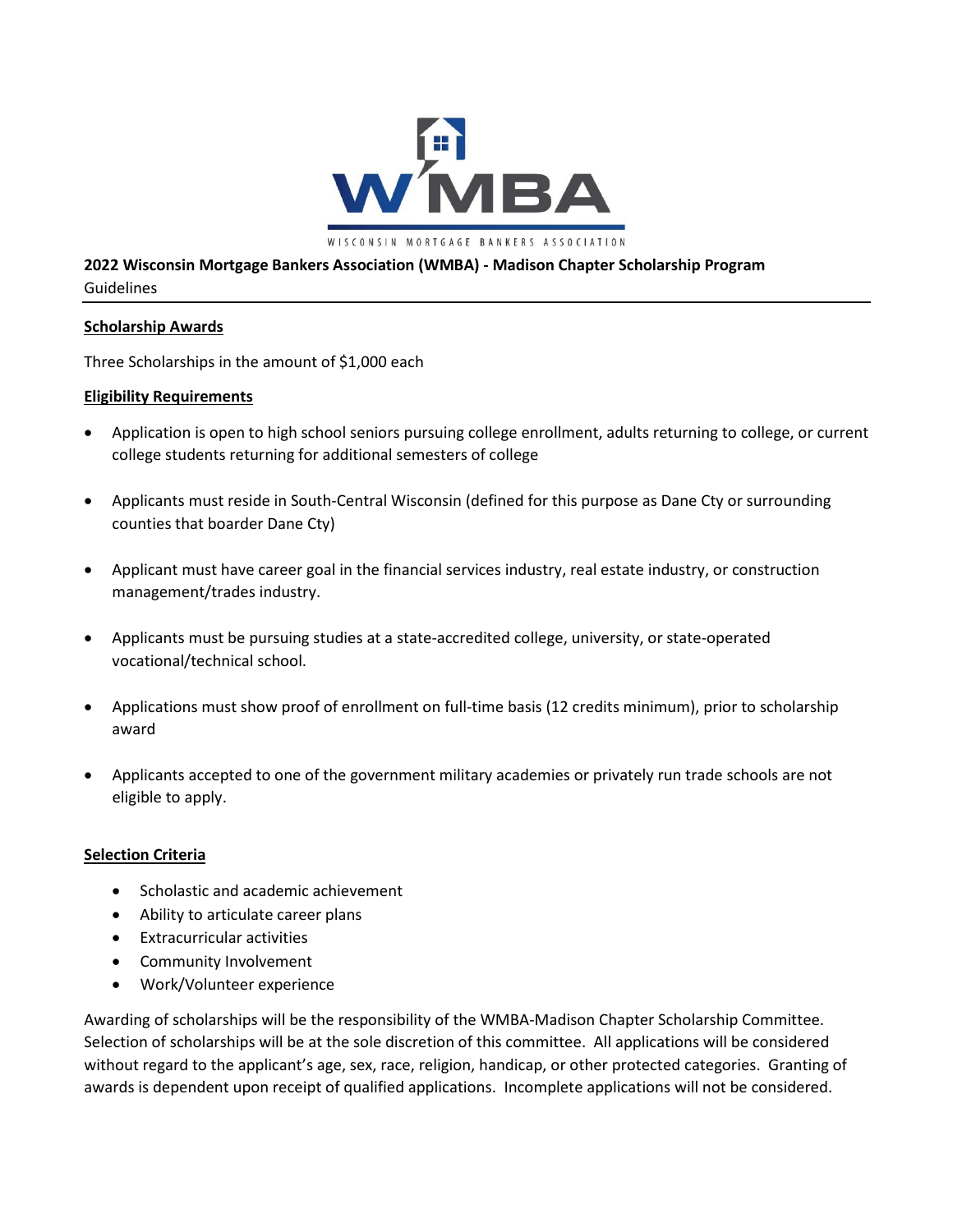## **2022 Wisconsin Mortgage Bankers Association (WMBA) - Madison Chapter Scholarship Program** Application

Applicant Name: Click or tap here to enter text.

Address: Click or tap here to enter text.

Phone: Click or tap here to enter text.

E-mail: Click or tap here to enter text.

High School or College Currently Attending: Click or tap here to enter text. College/University that you will be attending in the fall: Click or tap here to enter text.

What is your anticipated area of study or career goals? Click or tap here to enter text.

Please indicate any work experience or volunteer work that has been done in the Financial, Real Estate, or Construction Trades industry, or your reason for wanting to go into these industries: Click or tap here to enter text.

Please supply information about your involvement and accomplishments with school activities, extracurriculars, volunteerism, or community service work:

Click or tap here to enter text.

*Complete applications must be submitted no later than Friday, April 15th, 2022 Please email Trevor Stebbins [\(trevor.stebbins@bankofsunprairie.com\)](mailto:trevor.stebbins@bankofsunprairie.com) or Carissa Peterson [\(cpeterson@settlerswi.com\)](mailto:cpeterson@settlerswi.com) with any application questions or concerns. Please mail completed form to:*

*WI Mortgage Bankers Association 2820 Walton Commons, Suite 103, Madison, WI 53718*